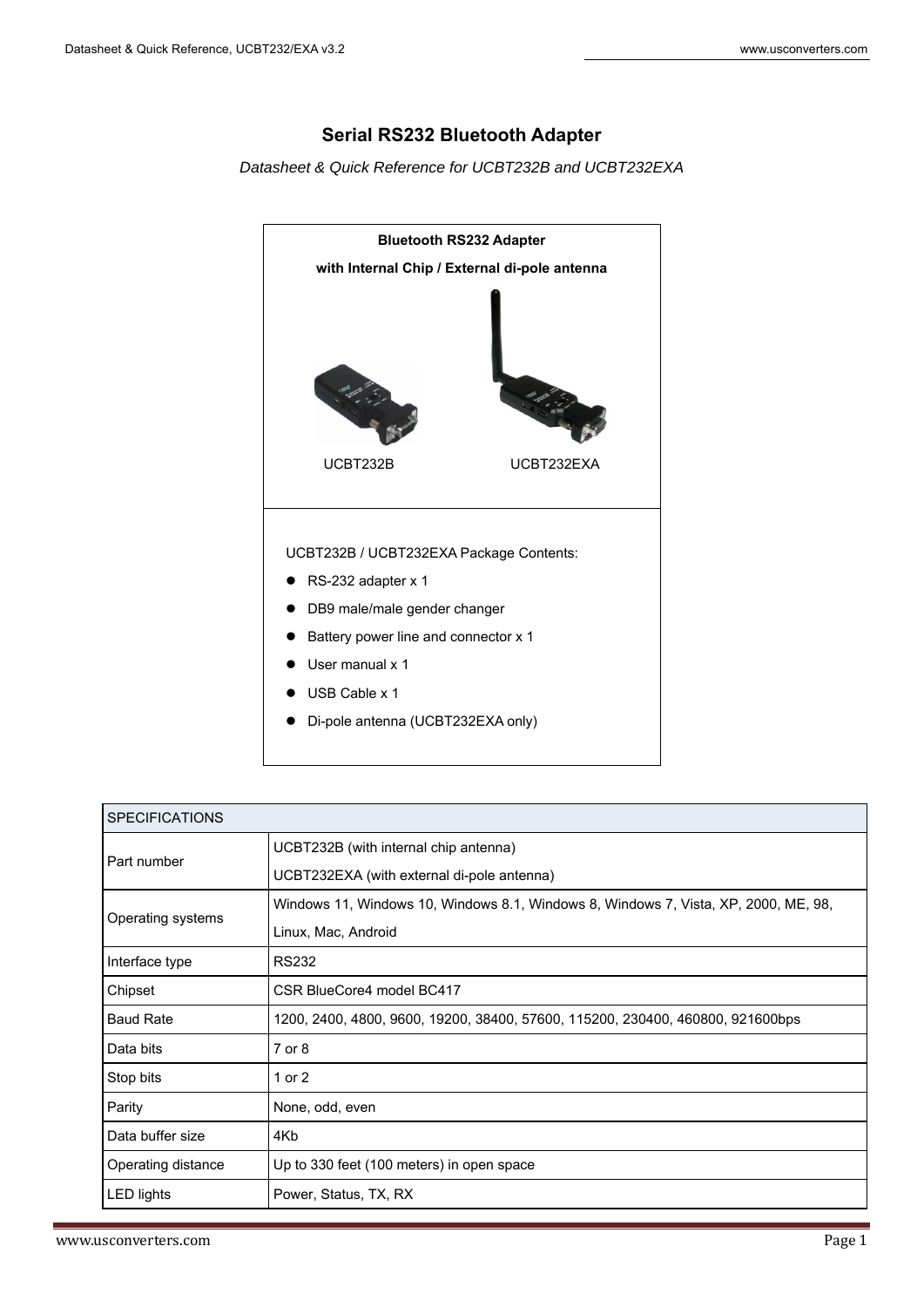| <b>Bluetooth stack</b>     | Serial Port Profile (SPP)                                                                           |  |  |
|----------------------------|-----------------------------------------------------------------------------------------------------|--|--|
| PIN                        | PIN code available for pairing                                                                      |  |  |
| Connection type            | Point-to-point                                                                                      |  |  |
| Flow control               | CTS/RTS                                                                                             |  |  |
| DEC/DTE                    | Manual switch                                                                                       |  |  |
| Parameters configurable    | Over Bluetooth (with serial terminal software)                                                      |  |  |
| by                         | Over serial port (with serial terminal software)                                                    |  |  |
| RS232 Signals              | TX, RX, CTS, RTS, GND                                                                               |  |  |
| Echo                       | Configurable by software (on/off)                                                                   |  |  |
| NMEA 183 compatible        | Yes                                                                                                 |  |  |
| Works with Cisco           |                                                                                                     |  |  |
| products                   | Yes, routers and switches (tested with Cisco Catalyst 3560)                                         |  |  |
| Works with Windows         | No, Windows Server does not have built-in Bluetooth drivers                                         |  |  |
| 2008/20012 Server?         |                                                                                                     |  |  |
| Can pair while serial      | Yes                                                                                                 |  |  |
| interface receives data    |                                                                                                     |  |  |
| Full duplex RS232          | Yes, can send and receive simultaneously both when connected over Bluetooth and when                |  |  |
|                            | used in pairs.                                                                                      |  |  |
| Works with iPad/iPod?      | No, it will not work with iPads/iPods due to the restrictions Apple put on their Bluetooth chipset, |  |  |
|                            | however it does work with most other Bluetooth enabled smartphones, tablets and devices             |  |  |
|                            |                                                                                                     |  |  |
| Number of slaves per       |                                                                                                     |  |  |
| master                     | 7                                                                                                   |  |  |
| Parameter configuration    | Through the serial port or over Bluetooth                                                           |  |  |
| Serial port                | 1-port female D-sub 9-pin                                                                           |  |  |
| <b>Bluetooth standard</b>  | $V2.0$ Class 1, + EDR                                                                               |  |  |
| Frequency range            | 2.4GHz - 2.4835 GHz ISM Band                                                                        |  |  |
| Hopping                    | 1.600/sec, 1MHz channel space                                                                       |  |  |
| Modulation                 | GFSK-1, DQPSK-2, 8-DPSK-3 Mbps                                                                      |  |  |
| Tx power                   | Max. 18dBm (class 1)                                                                                |  |  |
| Rx sensivity               | -86 dBm typical                                                                                     |  |  |
| Antenna                    | External 2dBi di-pole, Reverse Polarity SMA male (inside threads / center receptacle)               |  |  |
| Antenna connector (on      |                                                                                                     |  |  |
| adapter)                   | Reverse Polarity SMA female (outside threads / center pin)                                          |  |  |
|                            | • Mini USB cable (5VDC)                                                                             |  |  |
| Power options              | DB9 connector Pin 9 (4.8 - 24VDC, 1.0A, S/N 13082227 or higher only)                                |  |  |
|                            | • External battery (4.8 - 24VDC, 1.0A, S/N 13082227 or higher only)                                 |  |  |
| <b>Current consumption</b> | Max 100mA                                                                                           |  |  |
| Operating temp.            | -13°F to 185°F (-25°C to 85°C)                                                                      |  |  |
| <b>Dimensions</b>          | 97 x 37 x 20 mm                                                                                     |  |  |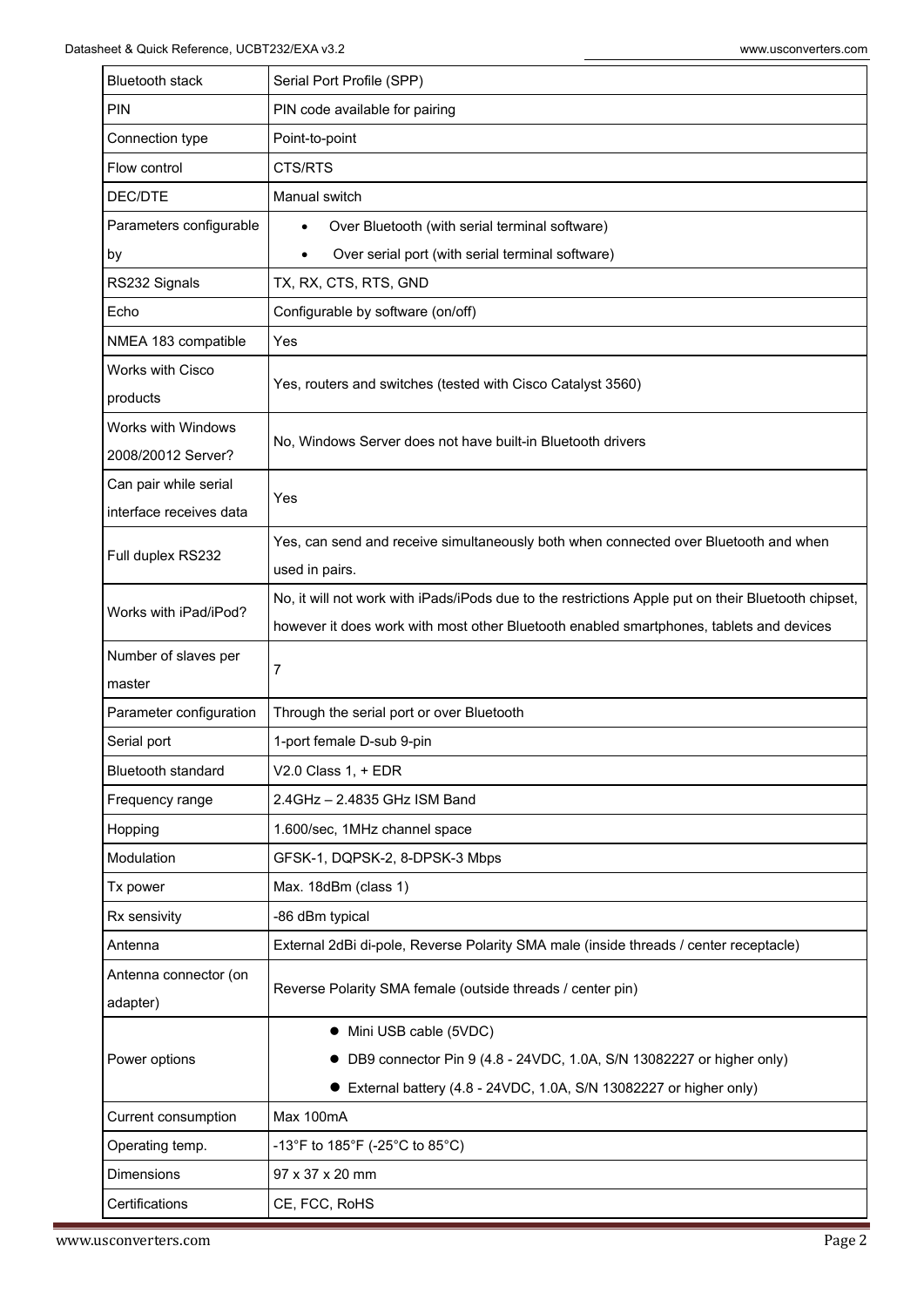

## **Default factory settings:**

- Baud rate: 9600 bps (Notice: serial number 14090200 or lower has 19200 baud as default).
- Data bit: 8
- Parity: none
- Stop bit: 1
- Flow control: none
- Mode: Slave
- Bluetooth PIN code: "1234"

These settings can be configured using any terminal software such as TeraTerm, Putty or Hyper Terminal. Please see the 'Setup Guide' and below parameter table for details.

#### **Reset Button:**

- Short press: The adapter disconnects and then reconnects a wireless link
- Long press (more than 3 sec.): Restores factory settings

## **DTE/DCE switch**

Use the slide switch to swap between DTE and DCE.

## **Master / Slave DIP switch:**

 The adapter can be set either as a slave or a master. The master and slave will then automatically link without pairing. The 'ROLE' and 'Auto' commands are disabled when using the DIP switch Master/Slave function.

#### **Group (G) / No-Group (N/G) DIP switch:**

In combination with the Master/Slave DIP switch the Group / No-Group DIP switch will allow you to connect to one slave in a group of slaves with the 'CONNECT' command. This can be convenient if you need to switch between different slaves in the coverage area.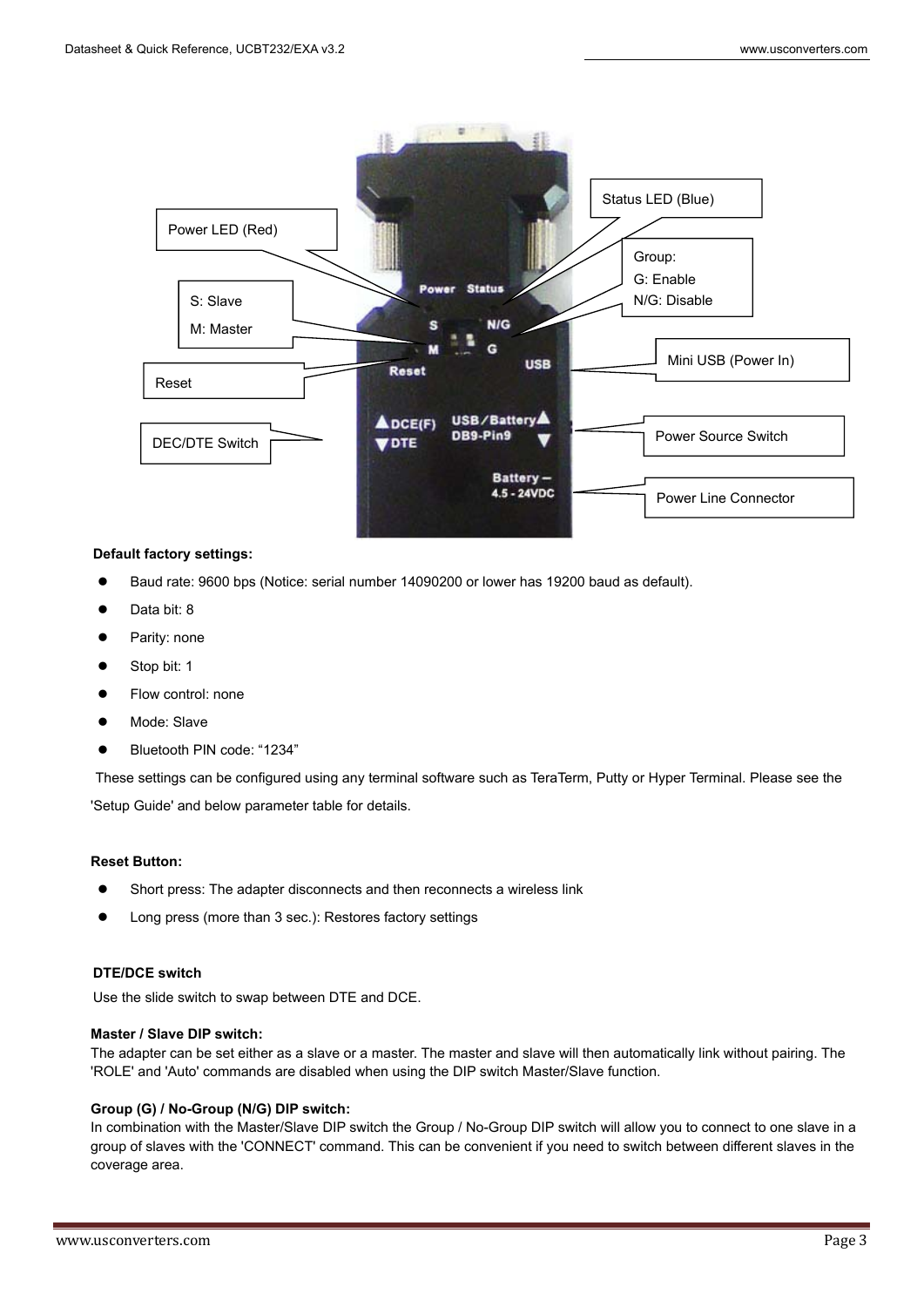# **LED Status**

| <b>Status</b>                         | <b>Description</b>                                        |  |
|---------------------------------------|-----------------------------------------------------------|--|
| Power I FD on                         | The power input is equal or larger than 3.5 Volt, (can be |  |
|                                       | checked with the "DETECT" command)                        |  |
| Power LED (0.5 sec) blinking          | The power input is lower than 3.5 Volt, (can be checked   |  |
|                                       | with the "DETECT" command)                                |  |
| Link LED off                          | No pairing                                                |  |
| Link LED fast (0.1 sec) blinking      | Pairing (slave or master mode)                            |  |
|                                       | Discoverable and waiting for a                            |  |
| Link LED fast (0.3 sec) blinking      | connection (slave mode)                                   |  |
| Link LED slow (0.9 sec) blinking      | Inquiring (master mode)                                   |  |
|                                       |                                                           |  |
| Link LED very slow (1.2 sec) blinking | Connecting (master mode)                                  |  |
| Link LED steady on                    | Connection established                                    |  |

# **Parameters**

The parameters can be configured via the DB9 RS232 serial port or over Bluetooth. The terminal software TeraTerm or Putty can be downloaded for free from www.usconverters.com is recommended for configuring the parameters. Please see the 'Setup Guide' for details.

| Command   | Value | <b>Description</b>                                                                       |  |  |
|-----------|-------|------------------------------------------------------------------------------------------|--|--|
| <<        |       | Change the local adapter from "Data mode" to "Command/configuration mode". A             |  |  |
|           |       | minimum of 500ms data silence must appear before the command is entered and              |  |  |
|           |       | minimum 1500ms data silence after the command is entered. The time interval between      |  |  |
|           |       | each entered characters should be:                                                       |  |  |
|           |       | [500ms] "<" [500ms] "<" [500ms] "<" [1500ms]                                             |  |  |
| $<<=$     | ?     | Inquire the setting status of the "<<<" command.                                         |  |  |
| (Default) | Υ     | Enable the "<<<" command                                                                 |  |  |
|           | N     | Disable the "<<<" command                                                                |  |  |
| >>        |       | Change the remote adapter from "Data mode" to "Command/configuration mode". A            |  |  |
|           |       | minimum of 500ms data silence must appear before the command is entered and a            |  |  |
|           |       | minimum of 2000ms data silence after the command is entered. The time interval           |  |  |
|           |       | between each entered characters should be:                                               |  |  |
|           |       | [1 sec] ">" [1 sec] ">" [1 sec] ">" [2 sec]                                              |  |  |
| $>>>=$    | ?     | Inquire the setting status of the ">>>" command.                                         |  |  |
| (Default) | Y     | Enable the ">>>" command                                                                 |  |  |
|           | N     | Disable the ">>>" command                                                                |  |  |
| ADDRESS=  |       | This command is used to display the Bluetooth address of the local adapter.              |  |  |
|           | ?     | Inquire the Bluetooth address of the local adapter.                                      |  |  |
| <b>AT</b> |       | Checks the connection status between control terminal and the RS-232 adapter.            |  |  |
|           |       | Response: "OK" when the connection is ok. "ERROR" when the connection is                 |  |  |
|           |       | unsuccessful.                                                                            |  |  |
|           |       |                                                                                          |  |  |
| AUTO=     |       | This command is used to enable/disable the auto-connection feature. It is available only |  |  |

Note 2: Commands cannot be received by the adapters if they are paired/linked, only when the adapter is in command mode.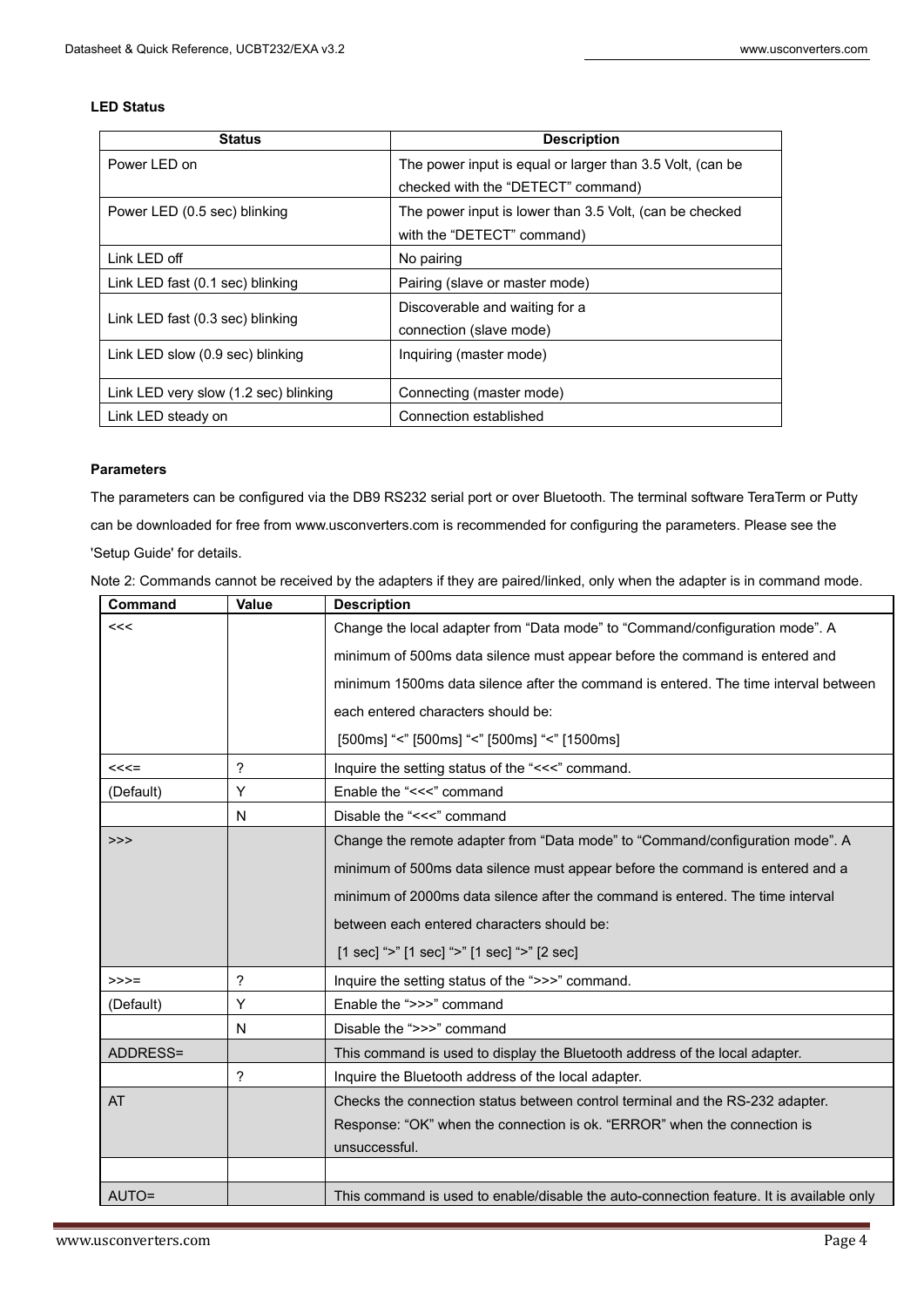|                |                 | when the adapter is in Master mode and only when DIP=N. The system will not re-start       |  |  |
|----------------|-----------------|--------------------------------------------------------------------------------------------|--|--|
|                |                 | after changing this parameter.                                                             |  |  |
|                | Y               | Master and Slave will connect automatically.                                               |  |  |
| N<br>(Default) |                 | Master and Slave will need to be connected manually with the 'CONNECT' command.            |  |  |
|                | ?               | Inquire the current setting.                                                               |  |  |
| BAUD=          |                 | This command is used to specify the baud rate of the COM port.                             |  |  |
|                |                 | The command will need 200 ms delay.                                                        |  |  |
|                | 1200            | 1200 bps                                                                                   |  |  |
|                | 2400            | 2400 bps                                                                                   |  |  |
|                | 4800            | 4800 bps                                                                                   |  |  |
| *Default       | 9600            | 9600 bps *serial number 14090200 or lower has 19200 baud as default                        |  |  |
|                | 19200           | 19200 bps                                                                                  |  |  |
|                | 38400           | 38400 bps                                                                                  |  |  |
|                | 57600           | 57600 bps                                                                                  |  |  |
|                | 115200          | 115200 bps                                                                                 |  |  |
|                | 230400          | 230400 bps                                                                                 |  |  |
|                | 460800          | 460800 bps                                                                                 |  |  |
|                | 921600          | 921600 bps                                                                                 |  |  |
|                | R               | Restore the default settings. (Baud rate = 9600 bps)                                       |  |  |
|                | ?               | Inquire the current baud rate.                                                             |  |  |
| CONNECT=       |                 | This command is used to establish a connection manually. It is available only when the     |  |  |
|                |                 | adapter is in the Master role.                                                             |  |  |
|                | <b>DEVICE</b>   | Connect the adapter to a specified Bluetooth device manually.                              |  |  |
|                |                 | It is available only when "DEVICE=xxxxxxxxxxxx" is executed.                               |  |  |
|                | $1 - 8$         | Connect the adapter to a Bluetooth device in the neighborhood found through                |  |  |
|                |                 | "SEARCH=?"                                                                                 |  |  |
|                | XXXXXXXXXX<br>х | Connect the remote adapter by typing the MAC address directly without searching.           |  |  |
|                | ?               | Display the MAC address of the latest paired device.                                       |  |  |
|                | Y               | Recover the latest connection in the command mode.                                         |  |  |
|                | N               | Disconnect the two adapters in the command mode                                            |  |  |
|                | P               | Connect the previous connected adapter.                                                    |  |  |
| DEFAULT=       |                 | This command is used to restore the default settings and originate a warm start.           |  |  |
|                | Y               | Restore the default settings (e.g. 9600 bps).                                              |  |  |
|                |                 | The command will re-start the system for 1 second.                                         |  |  |
| DETECT=        |                 | The command is used to detect the voltage of the power supply and set the alert value of   |  |  |
|                | N               | low power.<br>Disable the voltage detection                                                |  |  |
| (Default)      | Y               | Enable the voltage detection                                                               |  |  |
|                | R               | Restore the default value (3.5 Volt)                                                       |  |  |
|                | X.X             | Setup the range of voltage detection from 3.0 to 3.7 Volt. The "x" indicates the number.   |  |  |
|                | ?               | Inquire the setting status                                                                 |  |  |
| DEVICE=        |                 | For security purpose, this command is used to specify a unique remote Bluetooth            |  |  |
|                |                 | serial adapter to be connected.                                                            |  |  |
|                |                 | In the Master mode, the adapter pairs and connects with the designated remote slave        |  |  |
|                |                 | address. If the adapter is in the Slave mode, this command is a filter condition to accept |  |  |
|                |                 | the inquiry of the Master device.                                                          |  |  |
|                |                 | Notice: The DEVICE command only works with the CONNECT command to manually                 |  |  |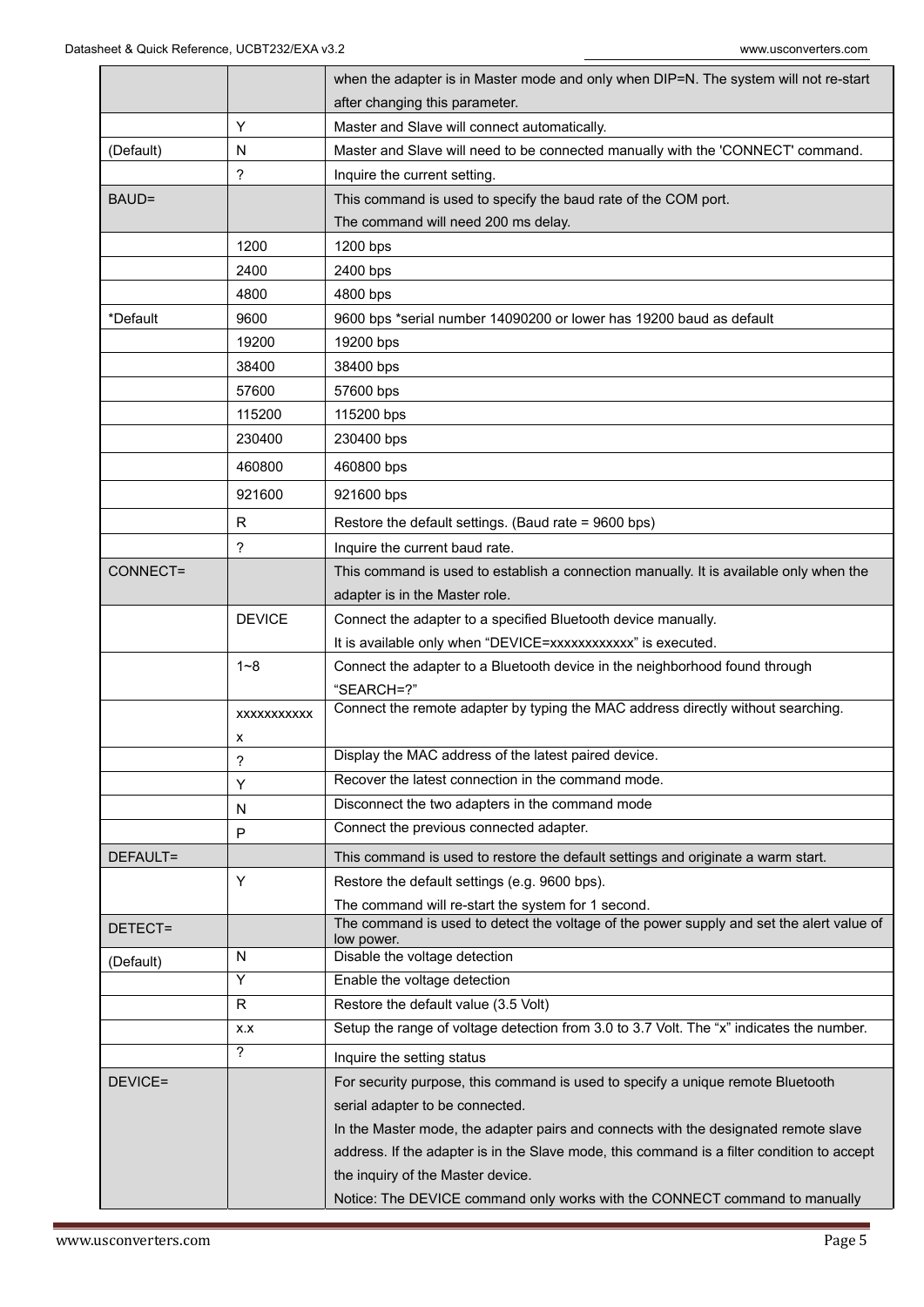|           |                          | connect two adapters; it does not work in auto mode.                                                                                          |  |
|-----------|--------------------------|-----------------------------------------------------------------------------------------------------------------------------------------------|--|
|           | XXXXXXXXXX               | "xxxxxxxxxxx" is a string of 12 hexadecimal digits.                                                                                           |  |
|           | х                        |                                                                                                                                               |  |
|           | $\mathsf{R}$             | Restore the status in which the adapter can connect with any remote address.                                                                  |  |
|           | $\overline{\phantom{0}}$ | Inquiry the designated address that can be paired and connected.                                                                              |  |
| $DFU =$   |                          | Device Firmware Upgrade                                                                                                                       |  |
|           | Y                        |                                                                                                                                               |  |
| $DIP =$   |                          | Enable / disable the DIP switch.                                                                                                              |  |
|           | ?<br>Y                   | Inquire the setting status of the DIP switch function.<br>Enables the DIP switch. The "ROLE" and "AUTO" commands are not available to set the |  |
| (Default) | N                        | "Master" or "Slave".<br>Disable the DIP switch. The "ROLE" and "AUTO" commands are available when the<br>DIP=N.                               |  |
| DISCOVER= |                          | This command is used to specify whether the adapter can be discovered or connected by                                                         |  |
|           |                          | remote devices.                                                                                                                               |  |
|           |                          | This command is available only when the adapter is in Slave mode.                                                                             |  |
|           | N                        | The adapter enters the discoverable mode. If a pair has been made, the original                                                               |  |
|           |                          | connection can be resumed. But other remote master device cannot discover this                                                                |  |
|           |                          | adapter.                                                                                                                                      |  |
| (Default) | Υ                        | The adapter enters the discoverable mode.                                                                                                     |  |
|           | $\overline{\phantom{0}}$ | Inquire the current setting.                                                                                                                  |  |
| ECHO=     |                          | This command is used to specify whether the adapter echoes characters received from                                                           |  |
|           |                          | the UART back to the DTE/DCE.                                                                                                                 |  |
|           | N                        | Command characters received from the UART are not echoed back to the DTE/DCE.                                                                 |  |
| (Default) | Y                        | Command characters received from the UART are echoed back to the DTE/DCE.                                                                     |  |
|           | ?                        | Inquire the current setting.                                                                                                                  |  |
| FLOW=     |                          | This command enable or disable flow control signals (CTS/RTS) of the UART port. Note,                                                         |  |
|           |                          | the setting is not affected by DEFAULT.                                                                                                       |  |
|           |                          | The command will need 1 second delay.                                                                                                         |  |
| (Default) | N                        | Disable flow control.                                                                                                                         |  |
|           | Υ                        | Enable flow control.                                                                                                                          |  |
|           | ?                        | Inquire the current setting                                                                                                                   |  |
| NAME=     |                          | This command is used to specify a name for the adapter.                                                                                       |  |
|           |                          | You can specify a friendly name using 0 to 9, A to Z, a to z, space and -, which are all                                                      |  |
|           |                          | valid characters. Note that "first space or -, last space or - isn't permitted". The default                                                  |  |
|           |                          | name is "Serial Adapter".                                                                                                                     |  |
| (Default) | Serial                   | Default device name                                                                                                                           |  |
|           | Adapter                  |                                                                                                                                               |  |
|           | $XX$ $XX$                | "xxxx" is a character string with the length from 2 to 30.                                                                                    |  |
|           | R                        | Restore the default settings name="Serial Adapter".                                                                                           |  |
|           | ?                        | Inquire the name of the local adapter.                                                                                                        |  |
| PARITY=   |                          | This command is used to specify parity bit setting of COM port.                                                                               |  |
|           |                          | The command will need 200 ms delay.                                                                                                           |  |
| (Default) | N                        | None parity bit                                                                                                                               |  |
|           | O                        | Odd parity                                                                                                                                    |  |
|           | Е                        | Even parity                                                                                                                                   |  |
|           | ?                        | Inquire the current setting.                                                                                                                  |  |
| $PIN =$   |                          | This command is used to specify a PIN. The default PIN is "1234". Paired adapters                                                             |  |
|           |                          | should have a same PIN. The length must be $4 - 16$ alphanumeric characters.                                                                  |  |
|           |                          | Notice: this function currently only works with Windows versions prior to Windows 8.1                                                         |  |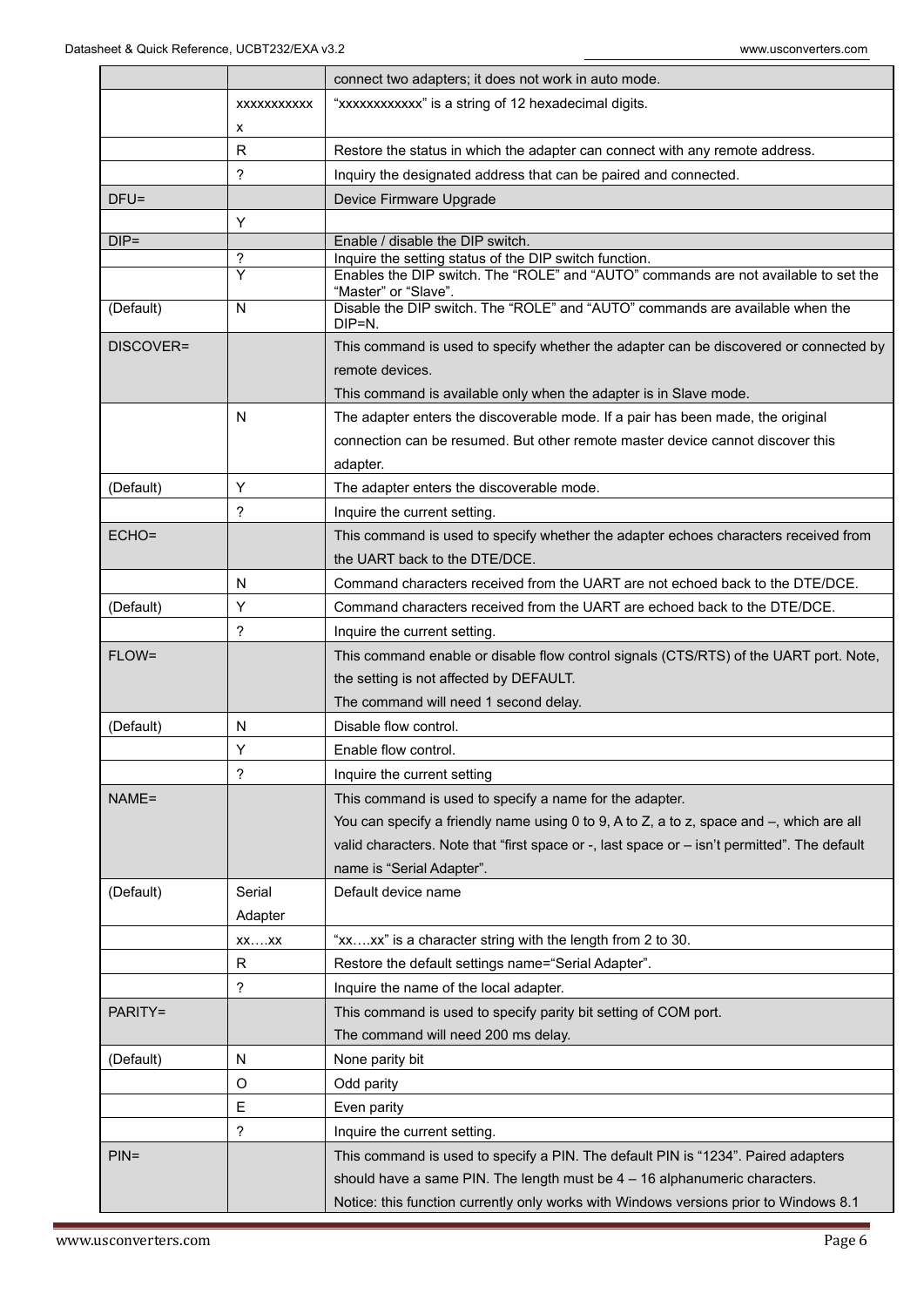| (Default)         | 1234                       |                                                                                              |  |
|-------------------|----------------------------|----------------------------------------------------------------------------------------------|--|
| $XX$ $XX$         |                            | "xxxx" is a 4 - 16 digit string of alphanumeric characters (in capital or lower case)        |  |
|                   | N                          | Cancel authentication by PIN.                                                                |  |
|                   | R                          | Restore the default settings PIN="1234".                                                     |  |
|                   | ?                          | Inquire the current PIN.                                                                     |  |
| PROMPT=           |                            | This command is used to decide whether status messages are prompted when Setup               |  |
|                   |                            | commands are executed. The status messages are: OK/ERROR for command                         |  |
|                   |                            | execution, or CONNECT/DISCONNECT/Try Connect Device for connection status.                   |  |
| (Default)         | Y                          | Prompt result messages.                                                                      |  |
|                   | N                          | Not prompt result messages.                                                                  |  |
|                   | ?                          | Inquire the current setting.                                                                 |  |
| <b>RECONNECT=</b> |                            | The command is used to re-connect the lost link for the Master adapter.                      |  |
|                   | ?                          | Inquire the current setting.                                                                 |  |
| (Default)         | Y                          | Re-connect is disable                                                                        |  |
|                   | N                          | <b>Re-connect is Enable</b>                                                                  |  |
| ROLE=             |                            | This command is used to specify whether the adapter is in the master or slave mode. If       |  |
|                   |                            | the device mode is changed, the adapter will reboot and all paired addresses will be         |  |
|                   |                            | cleared. The command is available when the adapter is in DIP=N status. The command           |  |
|                   |                            | will need 1 second delay.                                                                    |  |
|                   | M                          | Set the adapter to the master mode.                                                          |  |
| (Default)         | S                          | Set the adapter to the slave mode.                                                           |  |
|                   | ?                          | Inquire the current mode of the adapter.                                                     |  |
| RSSI=             |                            | Received signal strength indication                                                          |  |
|                   | ?                          | Display the Received signal strength indication in command mode when connected.              |  |
|                   |                            | Strong: RSSI>-9<br>1.                                                                        |  |
|                   |                            | Medium: -9>RSSI>-20<br>2.                                                                    |  |
|                   |                            | Weak: RSSI<-20<br>3.                                                                         |  |
| SEARCH=           |                            | This command is used to search for any Bluetooth device in the neighborhood within one       |  |
|                   |                            | minute. If any device is found, its name and its 12-digit-address will be listed. The search |  |
|                   |                            | ends with a message "Inquiry ends. xx device(s) found." This command is available only       |  |
|                   | ?                          | when the adapter is in the master role by manual.                                            |  |
| STATUS=           |                            | Inquire Bluetooth devices in the neighborhood, listing 8 devices the maximum                 |  |
|                   |                            | Inquire all the current setting of the adapter.                                              |  |
|                   | Τ                          | Inquire the inner temperature of the IC in centigrade                                        |  |
|                   | ?                          | Display the current setting of the adapter                                                   |  |
| STOP=             |                            | This command is used to specify one or two stop bits of COM port.                            |  |
|                   |                            | The command will need 200ms delay.                                                           |  |
| (Default)         | 1                          | One stop bit.                                                                                |  |
| 2                 |                            | Two stop bits.                                                                               |  |
|                   | ?                          | Inquire the current setting.                                                                 |  |
| <b>VERSION=</b>   |                            | This command is used to inquiry the firmware version.                                        |  |
|                   | $\boldsymbol{\mathcal{P}}$ | Inquire the version codes.                                                                   |  |

# Some commands are unavailable under certain conditions:

| If this command is set to | These commands are unavailable                                        |  |  |
|---------------------------|-----------------------------------------------------------------------|--|--|
| ROLE=S                    | SEARCH=?, CONNECT=?, CONNECT=P, CONNECT=xxxxxxxxxxxx , CONNECT=DEVICE |  |  |
| AUTO=Y                    | SEARCH=?, CONNECT=?, CONNECT=P, CONNECT=xxxxxxxxxxxx , CONNECT=DEVICE |  |  |
| $DIP=Y$                   | ROLE=M, ROLE=S , AUTO=Y , AUTO=N , DISCOVER=Y, DISCOVER=N             |  |  |

www.usconverters.com Page 7